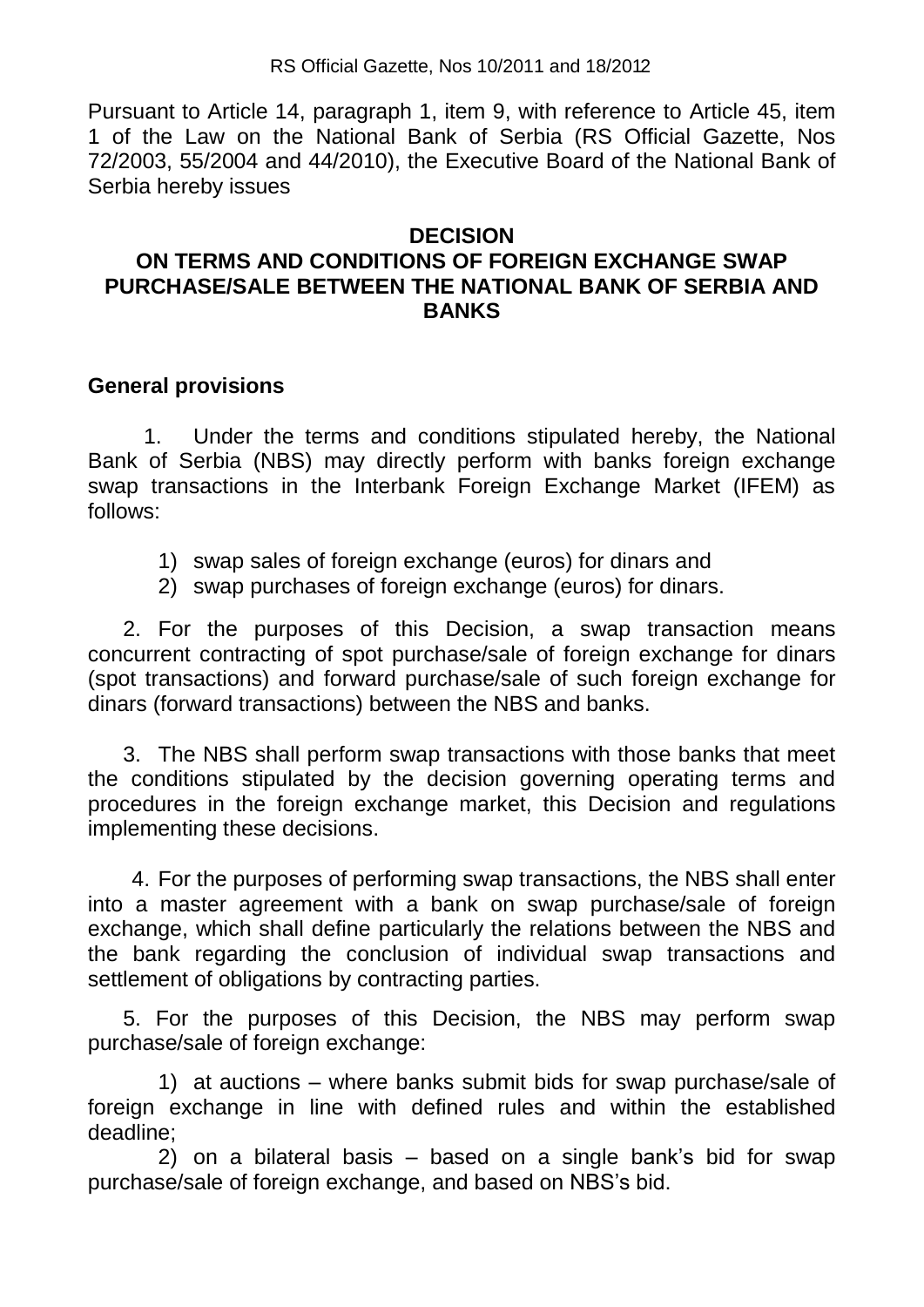6. When establishing the level of the spot exchange rate, in line with this Decision, including the possibility of applying haircuts, the NBS shall be guided by market conditions and banking sector liquidity, and shall also take into account the maturity of a swap transaction.

The level of swap points and/or the forward exchange rate shall be calculated by applying the formulae from Annex 1 which constitutes an integral part hereof.

## **Auction swap purchase/sale of foreign exchange**

7. The NBS shall perform auction swap purchase/sale of foreign exchange with banks, including the submission of notifications on organising an auction, receipt of banks' bids for purchase/sale of foreign exchange, their processing and the acceptance of those bids, as a rule via the *web platform "Monetary Operations of the National Bank of Serbia – Application for Foreign Exchange Trading"*.

Access to the application from paragraph 1 hereof and its use shall be regulated in more detail by the user manual.

Submission of the notification on organisation of an auction, submission of banks' bids for foreign exchange purchase/sale, and the acceptance of these bids, may also be performed through electronic services, electronic mail or telefax.

8. The NBS may perform auction swap purchase/sale of foreign exchange – euros for dinars at the predefined spot exchange rate:

1) at swap points that the NBS defined in advance and communicated to banks – auctions at fixed swap points;

2) at swap points that the NBS did not define in advance or communicate to banks – auctions at variable swap points.

Auctions at variable swap points may be:

1) auctions at variable swap points with the NBS purchasing/selling foreign exchange at swap points offered by the bank whose bid was accepted at the auction;

2) auctions at single swap points with the NBS purchasing/selling foreign exchange at the same swap points from each bank whose bid was accepted at the auction.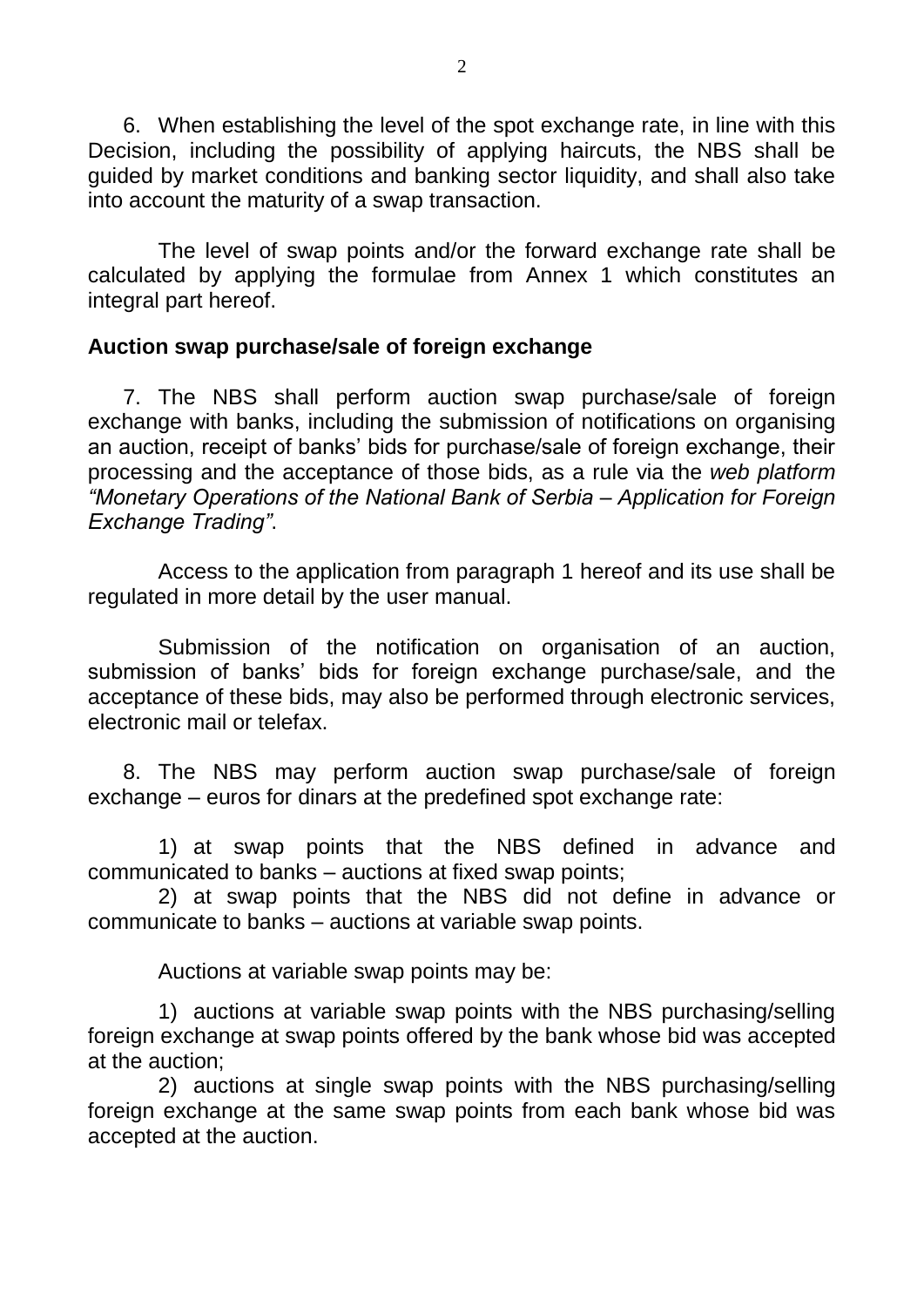9. The Governor or a person authorised by him shall adopt a decision on organisation of an auction where swap purchase/sale of foreign exchange will be performed, and which shall contain the following main information:

- 1) date of auction,
- 2) type of swap transaction,
- 3) type of auction,
- 4) level of spot exchange rate,

5) level of swap points – if the auction is organised at fixed swap points,

- 6) maturity of swap transaction,
- 7) date of spot transaction,
- 8) maturity date of swap purchase/sale of foreign exchange,

9) number of bids that a bank may submit if the auction is organised at variable swap points,

10) minimum amount that a bank's bid may be made out to,

11) deadline for the submission of banks' bids.

Apart from information from paragraph 1 hereof, the decision on organisation of an auction may also contain information on the maximum amount of funds – foreign exchange swap purchased/sold by the NBS, on the minimum or maximum swap points that a bank's bid may contain to be accepted for processing, the maximum amount that a bank's bid may be made out to, and other information significant for conducting an auction and/or swap transaction.

10. If auctions for certain types of swap transactions are held several times during the day, the decision on organisation of an auction may refer to several auctions.

11. The Governor or a person authorised by him may adopt a decision to establish the calendar of regular auctions that the NBS plans to organise. This decision shall be published on NBS's website.

12. Pursuant to the decision on organisation of an auction, the NBS shall submit to banks a notification of auction holding along with the main information from the decision, not later than on the date of auction.

13. Banks shall submit to the NBS a bid for swap purchase/sale of foreign exchange (bid) within the time period defined in the decision on organisation of an auction.

14. If an auction is organised at fixed swap points, a bank may submit to the NBS only one bid containing the amount of foreign exchange to be swap purchased/sold at swap points defined in advance and published by the NBS.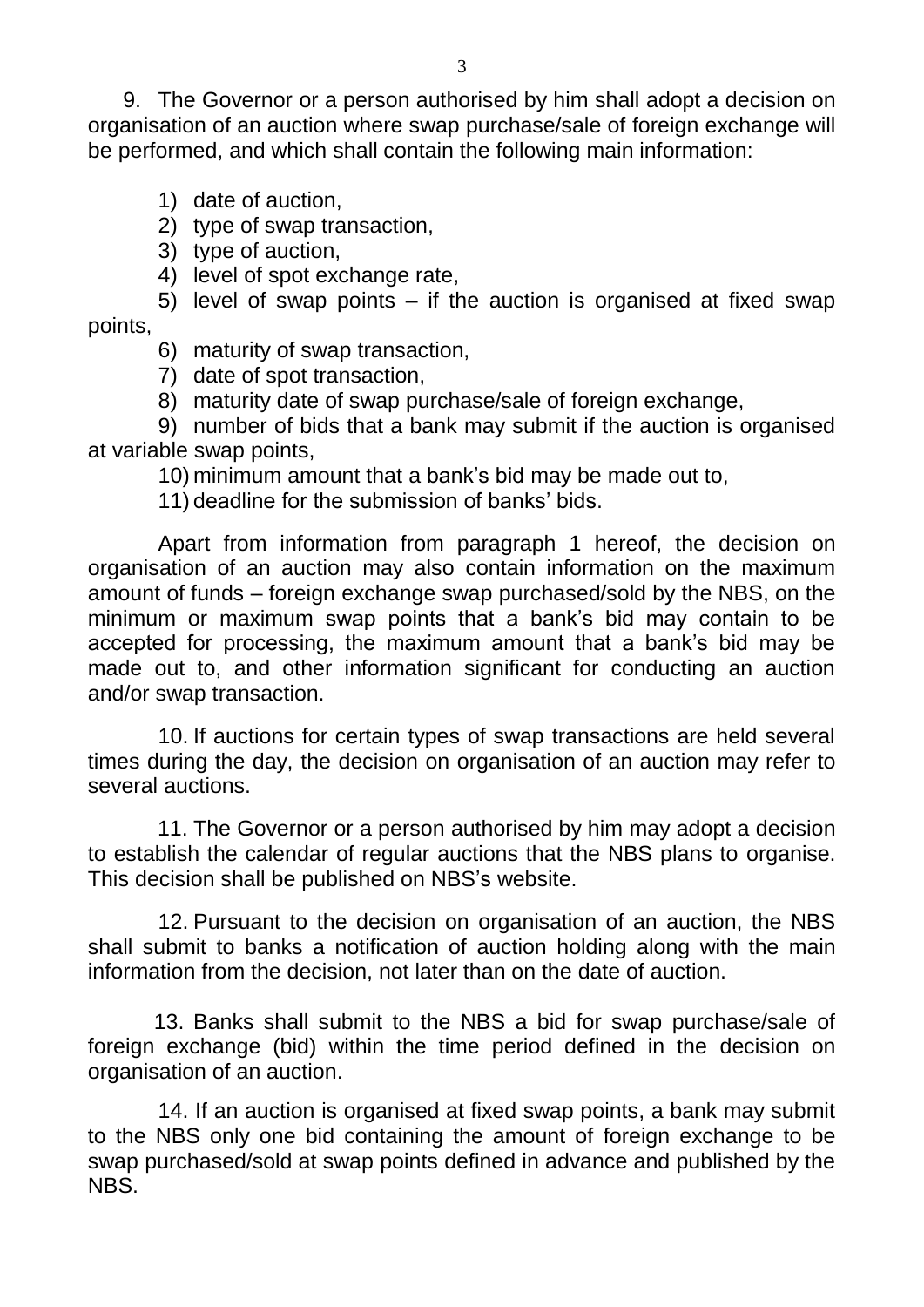Based on received banks' bids on the day of auction, the Governor or a person authorised by him shall decide on the total amount of funds swap purchased/sold by the NBS at an auction.

If the total amount of foreign exchange stated in banks' bids is higher than the total amount of foreign exchange that the NBS swap sells/purchases, foreign exchange shall be proportionately distributed to individual banks, proportionately to the share of a single bank's bid in the total amount of foreign exchange stated in banks' bids.

15. If an auction is organised at variable swap points, a bank may submit to the NBS one or more bids, in line with the decision on organisation of an auction, containing the amounts of foreign exchange that a bank swap purchases/sells, along with swap points.

16. The sequence of single banks' bids at an auction at variable swap points shall be established according to the level of swap points specified in these bids, starting from the lowest to highest swap points – if the NBS swap sells foreign exchange, and from the highest to lowest swap points – if the NBS swap purchases foreign exchange.

 Once the sequence from paragraph 1 hereof has been defined, the Governor or a person authorised by him shall decide on the lowest and/or highest swap points that a bank's bid may contain to be accepted (marginal swap points), and on the total amount of funds that the NBS swap purchases/sells.

If an auction is organised at multiple swap points, the NBS shall swap purchase/sell foreign exchange at swap points offered by banks whose bids it accepted.

If an auction is organised at single swap points, the NBS shall swap sell/purchase foreign exchange from all banks whose bids it accepted, at the same swap points, i.e. marginal swap points.

The total amount of foreign exchange shall be distributed according to the sequence from paragraph 1 hereof. If the total amount of foreign exchange specified in bids at marginal swap points is higher than the amount of the remaining foreign exchange that the NBS swap purchases/sells – the distribution is made proportionately to the share of these bids in the total amount of foreign exchange specified in bids at marginal swap points.

17. The NBS shall submit a special swap agreement to a bank whose bid it accepted in full or in part, and shall send a notification on nonacceptance to a bank whose bid it did not accept.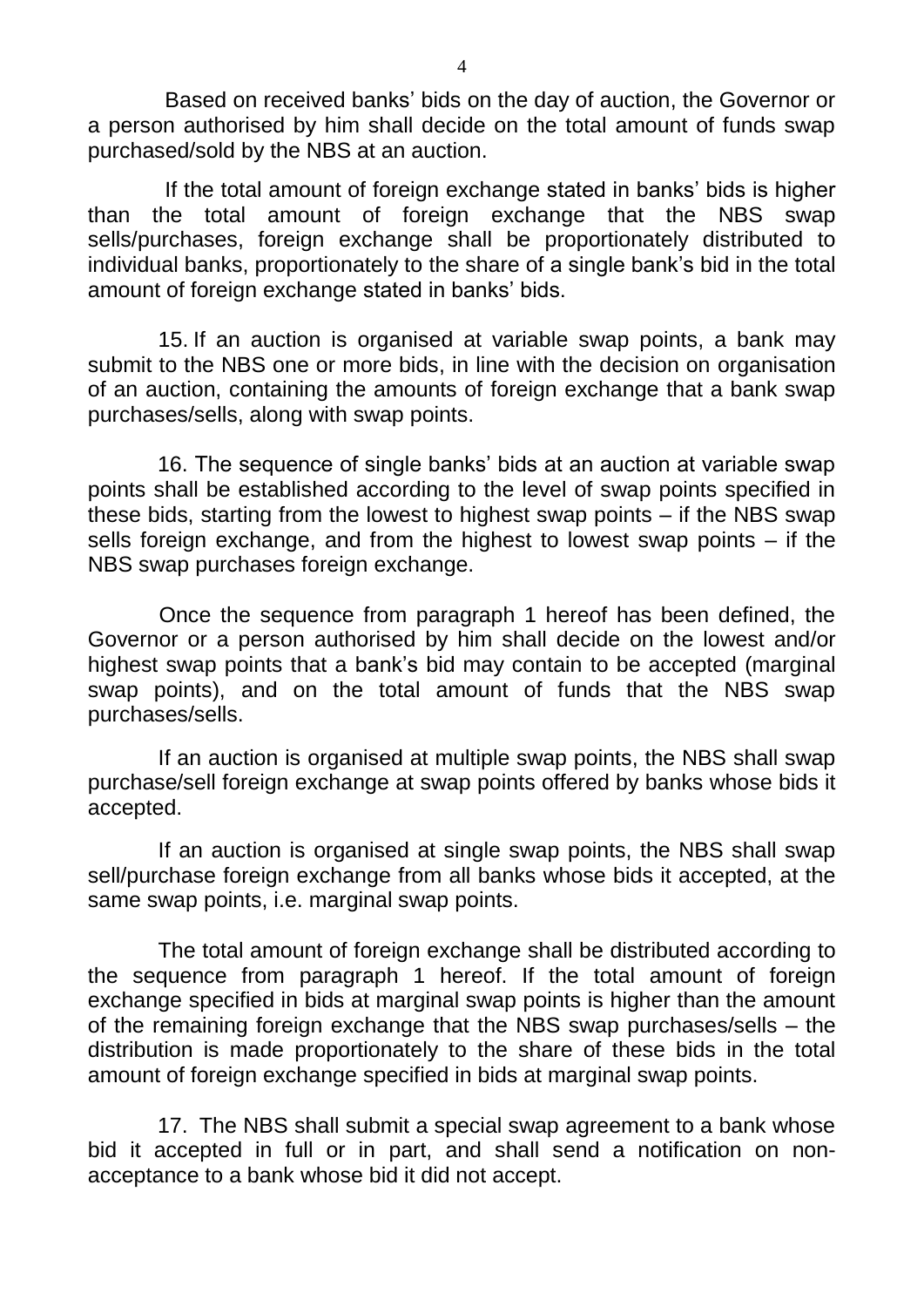18. Following an auction, the NBS shall publish on its website a notification on the auction held, as a rule on the day of auction holding.

### **Bilateral swap purchase/sale of foreign exchange**

19. The NBS may perform with banks bilateral swap purchase/sale of foreign exchange by:

- 1) inviting banks to submit their bids for swap purchase/sale of foreign exchange;
- 2) giving its bid based on a bank's individual request for swap purchase/sale of foreign exchange;
- 3) accepting bank's bid for swap purchase/sale of foreign exchange.

Submission of bids from paragraph 1 hereof, acceptance of these bids and the exchange of necessary data and notifications between the NBS and banks shall be performed as a rule through electronic services for foreign exchange trading, and may also be performed via electronic mail, telefax or in writing.

The Governor or a person authorised by him shall decide on the performance of bilateral swap purchase/sale of foreign exchange for the purposes hereof.

### **Entering into a special agreement**

20. The NBS and a bank shall enter into a special swap agreement on each swap transaction performed at an auction or bilaterally.

The NBS and a bank shall mutually confirm the elements of the special swap agreement referred to herein by exchanging SWIFT messages MT300.

#### **Settlement of obligations**

21. The NBS shall settle its obligations towards a bank based on swap purchase/sale of foreign exchange after the bank has settled its obligations towards the NBS, i.e. its purchase/sale obligations in respect of spot transactions as at the spot transaction date and in respect of forward transactions as at the maturity date of swap purchase/sale of foreign exchange.

22. If a bank fails to settle its obligations under a forward transaction towards the NBS in entirety as at the maturity date of swap purchase/sale of foreign exchange – the funds that the bank paid and/or sold to the NBS under a spot transaction shall remain in possession of the NBS, whereas any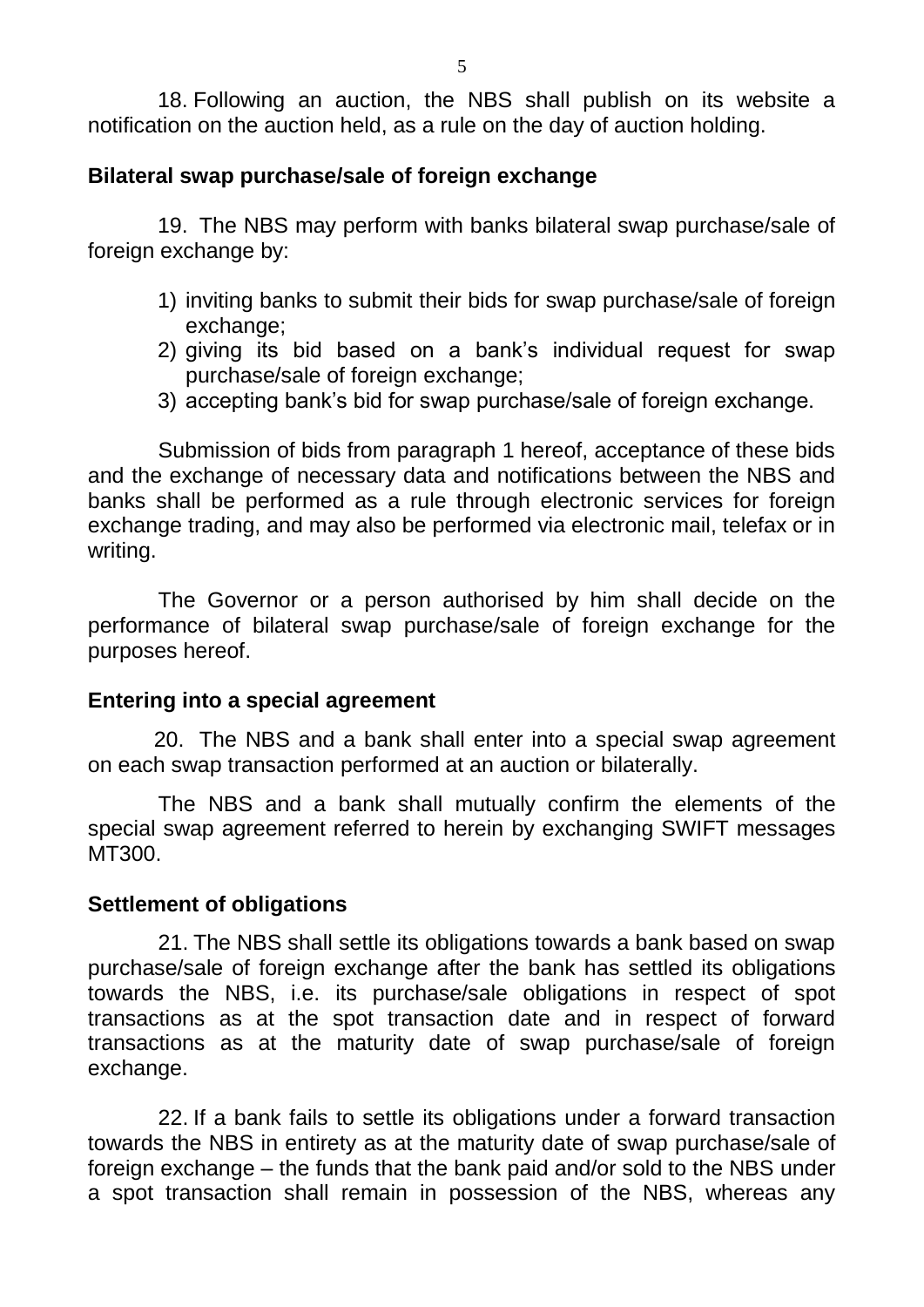amount of funds that the bank paid to the NBS on the maturity date of the swap transaction, which is lower than the contracted amount, shall be returned by the NBS to the bank's account.

23. If a bank fails to settle its obligations under a special agreement on swap purchase/sale of foreign exchange with the NBS – the NBS may restrict to such bank the performance of activities of purchase/sale of foreign exchange with the NBS, in line with the decision governing operating terms and procedures in the foreign exchange market.

24. The NBS may adopt guidelines implementing this Decision.

### **Transitional and final provisions**

25. Obligations under individually performed swap transactions between the NBS and banks which did not fall due until the date of effectiveness of this Decision shall be performed in line with provisions of the concluded master and special swap agreement.

26. This Decision repeals the Decision on Terms and Conditions of Foreign Exchange Swap Transactions Between the National Bank of Serbia and Banks (RS Official Gazette, No 20/2010).

27. This Decision shall be published in the RS Official Gazette and shall come into effect on 1 March 2011.

D. No 33 16 February 2011 Belgrade

Chairman of the NBS Executive Board Governor of the National Bank of Serbia

dr Dejan Šoškić, *signature*